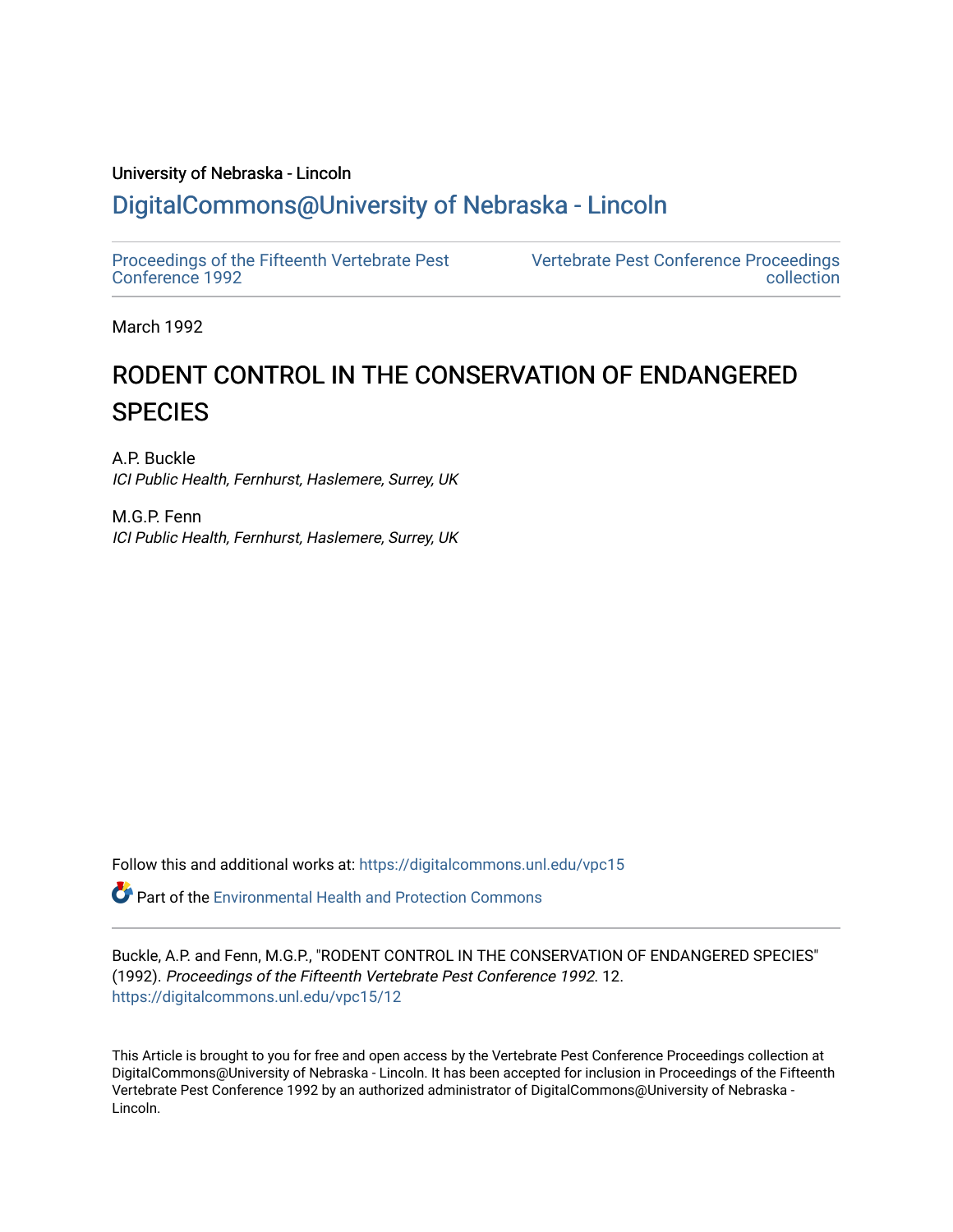# **RODENT CONTROL IN THE CONSERVATION OF ENDANGERED SPECIES**

# **A.P. BUCKLE and M.G.P. FENN,** ICI Public Health, Fernhurst, Haslemere, Surrey, GU27 3JE, UK

ABSTRACT: The commensal rodent pest species have spread from their ancestral homes in Asia to inhabit many natural ecosystems worldwide. The introduction of these exotics has often had a significant effect on endemic plant and animal species but their impact has, perhaps, been most severe on off-shore and oceanic islands where nesting birds, insects, terrestrial molluscs, reptiles and amphibians are all vulnerable. Conservationists have used a variety of control approaches either to reduce or eliminate the pressure of competition and predation exerted by introduced rodents on island populations of endangered species. Successful projects have involved a sequence of carefully-planned operations. Firstly, an assessment of the nature and scope of the rodent threat is undertaken to permit the development of a control programme with the maximum chance of success. A second element is the estimation of the likely impact of intended control operations on non-targets in these highly sensitive environments. A pilot study may be required prior to the third and final stage, that of implementation and then monitoring the effect of the programme on target pests, sympatric non-targets and the species that are the object of the conservation effort. The anticoagulant rodenticide brodifacoum (trade names 'Klerat' and 'Talon') is used in conservation projects worldwide. This paper puts forward general principles for adoption when employing this compound for conservation and exemplifies the approach advocated with descriptions of a number of projects undertaken for the benefit of a variety of endangered species.

> Proc. l5th Vertebrate Pest Conf. (J. E. Borrecco & R. E. Marsh, Editors) Published at University of Calif., Davis. 1992

# INTRODUCTION

The three now cosmopolitan commensal rodent pest species, *Rattus norvegicus, Rattus rattus* and *Mus musculus,*  are believed to have evolved on the Asian continent. From there, they dispersed, probably in association with human systems of transport, and now are to be found throughout the world. Part of this process of dispersal occurred through the infestation of sailing ships during the main period of exploration of both the New and Old Worlds. Oceanic islands were important during this exploratory process both as aids in navigation and, once inhabited, as places where stores and equipment could be replenished. It is not surprising, therefore, that many oceanic island groups became infested with rats and mice during this period, and Atkinson (1985) has recorded the history of this process.

In the Pacific, a fourth rodent species, *Rattus exulans,*  also underwent a period of human-aided range expansion. It travelled with the migrating Polynesian peoples from its ancestral home in the Indo-Malayan region to colonise all the islands inhabited by that race, from Hawaii in the north to Easter Island in the east. Once again, Atkinson (1985) has charted these events.

The effect of the three rats species on the island biotas they have invaded has been severe. All are omnivorous, preying upon birds, small mammals, reptiles, insects, amphibians and molluscs, and consuming a wide variety of vegetative material. However, the species differ somewhat in their behavioural characteristics and therefore in their potential ecological impact. *R. norvegicus* is large and fossorial; making ground-dwelling animals, ground-nesting birds and those that nest in burrows particularly vulnerable to its depredations. *R. rattus* is smaller but is an adept climber and preys most often on perching bird species. The smallest of these pests is *R. exulans* but amongst its prey are numbered the largest animals recorded to have been taken as adults by rats, the Laysan Albatross and the Great Frigatebird (Woodward 1972).

The number of extinctions brought about by these rodent invasions will never be known, because most occurred before accurate records were kept. However, the impact of these animals on island biotas is demonstrated by several recent,

well-documented episodes (Atkinson 1985). For example, *R. rattus* invaded Lord Howe Island in 1918 and within a decade more than 40% of the island's landbird species had been eradicated. In 1943, a similar process was seen on Midway Island when two endemic birds were eliminated within 18 months of another *R. rattus* invasion. Most recently, the colonisation in 1962 of Big South Cape Island, off New Zealand, by the same rodent species resulted in the extinction of eight species of landbirds.

These dramatic events are only the most recent examples of the impact that the inadvertent introduction of rodents into vulnerable island biota has had on their endemic flora and fauna. The recognition that this destructive process continues to the present day has caused conservationists to consider strategies of rodent control to halt, and even to reverse, its highly detrimental effects.

# CONSERVATION STRATEGIES

Over the past 20 years, many successful rodent control programmes have been mounted in which the principal objective has been the conservation of a species, community or biome. Of course, these programmes have varied greatly, both in their nature and scope, but generally they have involved three separate operations.

# Rodent Control

The first operation is a detailed examination of the of the rodent population and this leads to a plan for the control programme. The effects of the rodents should be quantified, if possible, because it may be tempting to assume that obvious rodent depredation is the major cause of the decline of a scarce species while, in fact, it is only a minor contributory factor. However, if it is clear that rodents are having an important detrimental effect it becomes necessary to consider the options to halt this process.

Rodent control in island conservation frequently differs from conventional rat management in one important respect. Because of their isolated positions and limited size, islands may invite the complete eradication of their exotic rodent populations, whereas this is rarely feasible under normal cir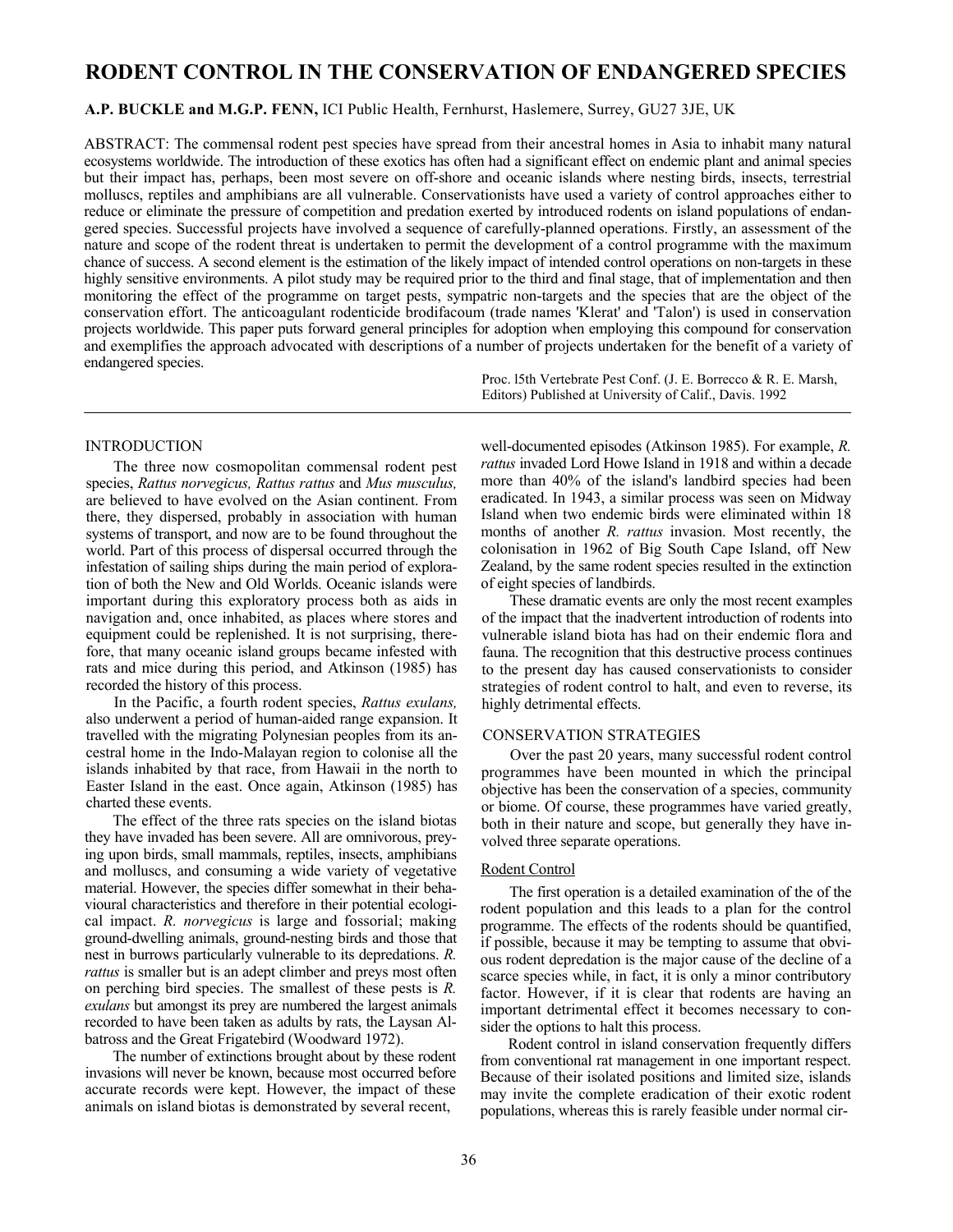cumstances. Eradication is, however, a very challenging objective (Moors 1985) and requires a level of resource and commitment beyond the scope of many projects. When eradication is to be a goal it is essential first to consider the possibility of reinvasion, for it is pointless to aim at eradication if it is likely that the cleared areas will quickly become recolonised. However, eradication has one substantial advantage over alternative strategics, that is, once achieved, its benefits are perpetual or, at least, very long-lived.

When eradication is not an option, either because rapid reinvasion is likely or because the task is beyond the scope of available techniques or resources, the objectives of the programme must be less ambitious (although not necessarily more easily achieved). For example, the objective may be the removal of rats, over a limited area or for a restricted period of time, or merely the reduction of rodent numbers in a given area, to reduce competition for a scarce resource such as food or nesting burrows. Several of the projects described below have objectives to provide rat-free nesting sites for birds during the breeding season, in the knowledge that the sites will quickly become rat infested when rodent control efforts cease. The disadvantage of such programmes is that they must be repeated season after season until the vulnerable population has sufficiently recovered to be left to its own devices. Even then the situation must be carefully monitored and intervention exerted again if there are signs of deterioration.

Perhaps the most difficult decisions to be made about the control programme relate to the choice of rat killing methods to be used. However, although many methods have been considered, the one most commonly adopted is the use of rodenticide baits. Among available rodenticides, the acute poisons such as sodium monofluoroacetate (compound 1080) and zinc phosphide have the advantage of being fast-acting; rats that take a lethal dose succumb to the poisons in a matter of hours. However, they have the substantial disadvantage that those taking a sub-lethal dose are able to relate the unpleasant symptoms of toxicosis with the poisoned bait recently consumed and refuse to eat it again. These 'bait-shy' animals are subsequently very difficult to control. Also, even the most skilled operators are unable to achieve complete control with these materials. The early anticoagulants, such as warfarin, do not cause bait-shyness because of their chronic mode of action and can give complete control. However, they are now rarely used in conservation rodent control programmes because a lethal dose is only accumulated after several consecutive days of bait consumption and in many circumstances this is an impractical expectation. The second generation anticoagulants combine the 'single feed' benefit of the acute rodenticides with the highly advantageous chronic mode of action. The most active of these compounds, brodifacoum (trade names 'Klerat' and 'Talon'), has now been widely used with excellent results in many conservation control programmes.

## Environmental Impact Assessment

The initial plan for the control operation will define the nature and extent of poisoned bait applications and with this information available it is possible to begin the second stage of the programme—an environmental impact study. It is axiomatic that the habitats in which these programmes are to be carried out are highly vulnerable and the use of any vertebrate control agent in such circumstances necessitates the careful

consideration of possible non-target effects. Non-target hazards fall into two categories, (1) primary hazards, those related to the direct consumption of poisoned baits by non-targets and (2) secondary hazards, those which occur as a result of non-target animals feeding on poisoned rodents. With a knowledge of the ecology of the non-target species present in the treated area, particularly their feeding patterns, and the characteristics of the control agents to be used, a competent field biologist will be needed to conduct an appropriate risk assessment. The benefits of the planned programme will then be set beside these risks and if the balance is favourable, as is almost always the case, implementation can proceed. However, it may be necessary to modify the programme if non-target hazard is unacceptable. If some effect is predicted, it will be necessary to establish the population size of the species at risk, so that numbers can be monitored during and after the treatments.

Finally, consideration should be given to the amount of disturbance that rodent control activities will cause. The application of poisoned bait requires frequent visits to treated areas and this may be to the detriment of the animals and plants living in them. Of course, it may be possible to conduct operations outside the period of residence of those bird species most vulnerable to disturbance but, if not, disturbance must be kept to an acceptable minimum.

## Implementation of the Control Programme

The third stage of the programme is that of implementation. It is impossible to be specific about this operation because each programme has its own unique characteristics. One feature common to them all, however, is that the difficulties of logistics are always more important than those presented by the application of the control techniques themselves. Treatment sites are usually remote, resulting in problems of transportation, and in most cases terrain is very difficult. Frequently, manpower and financial resources are limiting, and often only short periods of time are available to complete complex and challenging tasks.

In outline the programme at this stage comprises three operations, the rodent control scheme, monitoring its effect on target populations and, where necessary, assessment of any impact on non-targets. Differences and similarities between programmes will be apparent in the following description of a number of recent conservation rodent control projects carried out using baits containing the anticoagulant, brodifacoum.

# THE USE OF BRODIFACOUM IN CONSERVATION PROJECTS Eradication Campaigns Against Norway Rats on the Noises Islands, New Zealand

Norway rats colonised the Noises Islands, probably within the last 50 years, either by swimming from infested neighbouring islands or by being carried ashore on rafts of refuse routinely dumped in the sea nearby. The first recorded rat sighting was in 1957 and soon afterwards Norway rats were held responsible for the deaths of hundreds of Whitefaced storm petrels *(Pelagodroma marina).* Some of the smaller islands in the group were successfully disinfested in the 1960s with the intensive use of warfarin baits. However, rat populations remained on the larger islands of Otata and Motuhoropapa.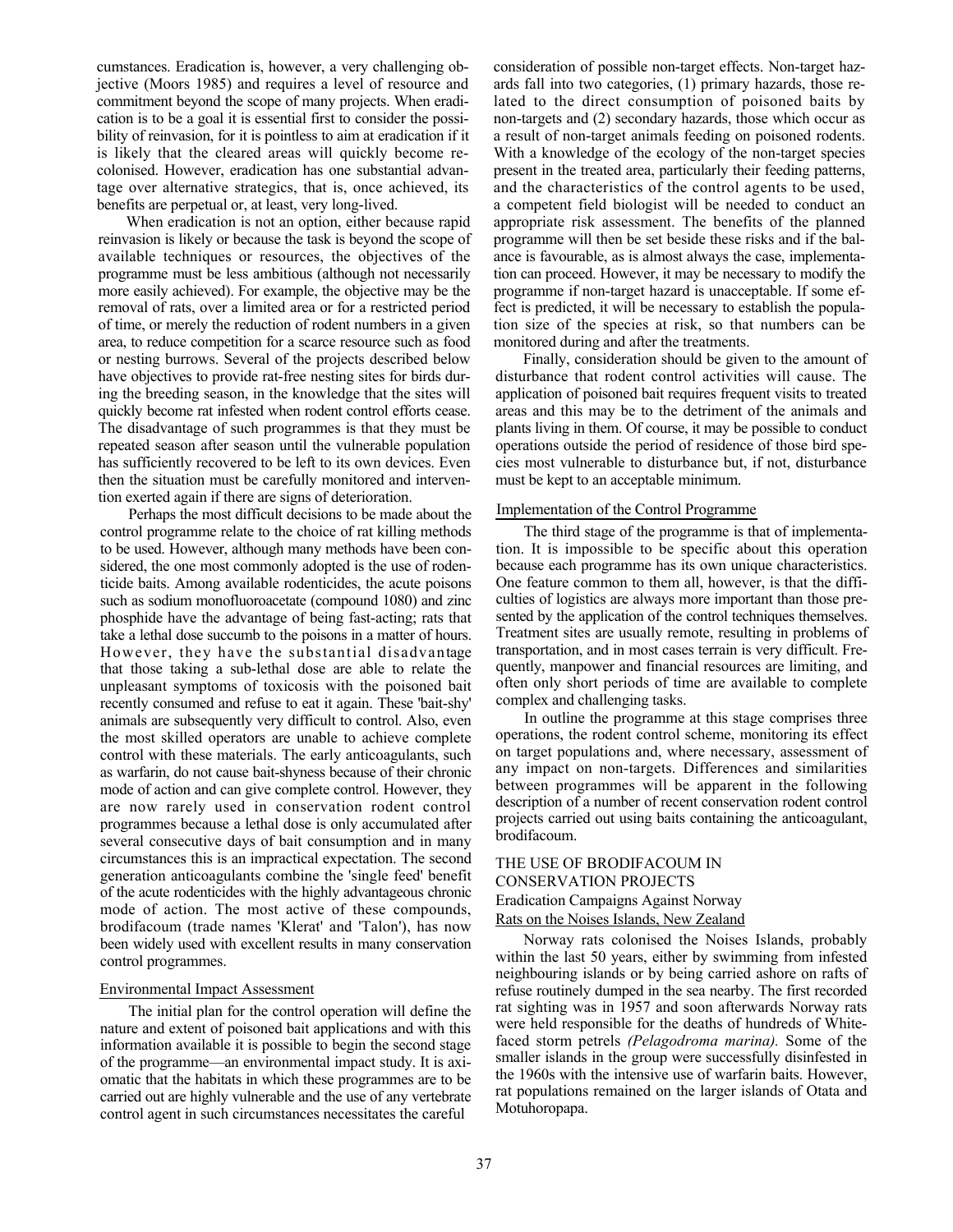A campaign to eliminate rats from the 22ha island of Otata began in late 1979. A total of 107 covered bait stations were set out in a grid of roughly 40 x 40m, with additional stations along the shoreline. The stations were designed to exclude ground-feeding birds, which were the main nontarget risk there being no other land mammals on the island. At first, baits containing compound 1080 were used after prebaiting but these proved to be largely ineffective. A second baiting campaign employed an experimental brodifacoum-based 5g wax block formulation. Blocks were placed at 5m intervals on transects spaced 40m apart, giving an application density of 330 blocks/ha. About 37 man-days of effort were required for this operation, which was thought to have resulted in the virtual elimination of the rats. However, the island was checked regularly for rat signs over the next nine months and a second baiting campaign was initiated when rodent activity was discovered in the only human habitation on the island. Once again, 1080 was used followed by brodifacoum baiting. This time the bait was a commercially available formulation, 'Talon 50WB,' a 15g briquette containing 50ppm of the active ingredient.

Frequent visits to the island, during the period October 1980 to February 1984, failed to reveal any subsequent sign of rodents and it appears that the island was cleared of rats by these measures. The eradication of Norway rats from neighbouring Motuhoropapa island followed a broadly similar course.

The Noises Islands projects were conducted by the New Zealand Wildlife Service and have been reported by Moors (1985). A number of valuable lessons were learned, among them that Norway rats did not readily enter the white polythene bait stations used in the later baiting programmes and that, as rats became increasingly scarce, it was very difficult to monitor their low numbers with accuracy. Several techniques were used in attempts to verify that the islands had been cleared. Soft-wood gnawing stakes soaked in cooking oil, on which rats leave characteristic tooth marks, were the most reliable method but trapping and searches for other signs of rodent activity also proved useful. It is interesting to note that, although many intensive poison baiting campaigns were mounted, there was no evidence that animals other than rats had been killed.

# The Removal of Norway Rats From Breaksea Island, New Zealand

The successful eradication of rats from the Noises Islands led to several organisations in New Zealand initiating similar projects on other off-shore islands. In 1986, a team from the Ecology Division, Department of Industrial and Scientific Research, successfully eradicated Norway rats from the 9ha Hawea Island, off Fiordland, as a prelude to a much larger enterprise, the clearance of rats from the neighbouring 170ha Breaksea Island (Taylor and Thomas 1989).

Earlier, biological surveys of the area had recorded the rich flora and fauna of adjacent, rat-free Wairaki Island and this was in contrast to the impoverished ecology of Hawea and Breaksea. In particular, Fiordland skinks (*Leiolopisma acrinasum*) and several endemic weevils were abundant on Wairaki but absent from the other two larger islands.

Work started on Breaksea in January 1987 when volunteers began to cut a series of tracks on contours at 60m intervals and, in early 1988, a base hut was built. Before the

poisoning campaign began in May 1988, eight pairs of New Zealand robins (*Petroica australis*), the main non-target species at risk, were removed to Hawea. A total of 743 bait stations, each a 40cm length of flexible pipe of 10cm diameter, were put out at 25 or 50mintervals on the contour paths cut earlier. The poison bait used was again 'Talon 50WB.' Two of these 15g baits were put in each station on the first day of application and replaced daily, if taken by rats, for 21 days. The baits proved very attractive, 80% were taken on the first night and 100% for several more nights until the poison took effect and consumption began to fall off at the end of the first week. The pattern of bait take from stations was carefully monitored and, when the team left the island, only two stations remained active, the amount of bait taken from them indicating that rats there had already taken a lethal dose.

The effect of the campaign on non-targets was also closely monitored. Although the bait stations were designed to exclude birds, there was evidence that some baits found outside them had been partly chewed by Keas (*Nestor notabilis*). The only casualties found, however, were two robins that may have eaten bait crumbs scattered by rats. Nevertheless, standardised counts of robins indicated similar numbers inhabited the island before and after the treatment.

On their return to the island one month later, members of the team found no active signs of rats. Fresh poisoned baits were put out in all of the bait stations and pieces of eating apple were placed nearby. None were taken by rats. This process was repeated on several occasions over a period of two years with the same result. The eradication of Norway rats from Breaksea was confirmed.

The natural wildlife of Breaksea will now be reconstructed by re-introducing chosen species from other refuges. The clearance of Hawea and Breaksea had the added benefit of removing the risk of rats crossing from them to the uninfested Wairaki.

## The Protection of the Madeira Freira

A remnant population of *Pterodroma madeira,* Europe's rarest seabird, breeds on inaccessible cliff ledges on mainland Madeira (Zino and Zino 1986). Probably, less than 30 reproductive pairs of these petrels remain and they are under threat from infestations of Ship rats which are abundant in the vicinity of the breeding colony. For several years during the mid-1980s the birds apparently failed to breed and this was attributed to predation on eggs and chicks by rats.

In early 1987, the International Council for Bird Preservation, National Museum of Funchal and Natural Park of Madeira, supported by several other agencies in the UK, initiated a project to protect the petrels (Buckle and Zino 1989). The site of the colony, a ledge on a precipitous cliff, was a very difficult situation in which to conduct a rat control programme. The plan involved climbers placing a total of about 70 bait boxes, both on the ledge and in all accessible areas within about 100m of the colony. This was to be done in an attempt to reduce the rat populations near the breeding birds and to remove them entirely from the nesting ledge. The programme was to maintain bait in the bait stations the year round but to make the greatest effort in the months immediately prior to the return of the birds to breed in April. Visits to the ledge would be hazardous and often precluded by poor weather conditions. Therefore, large quantities of bait (l kg in each bait station) would be put out each time the bait points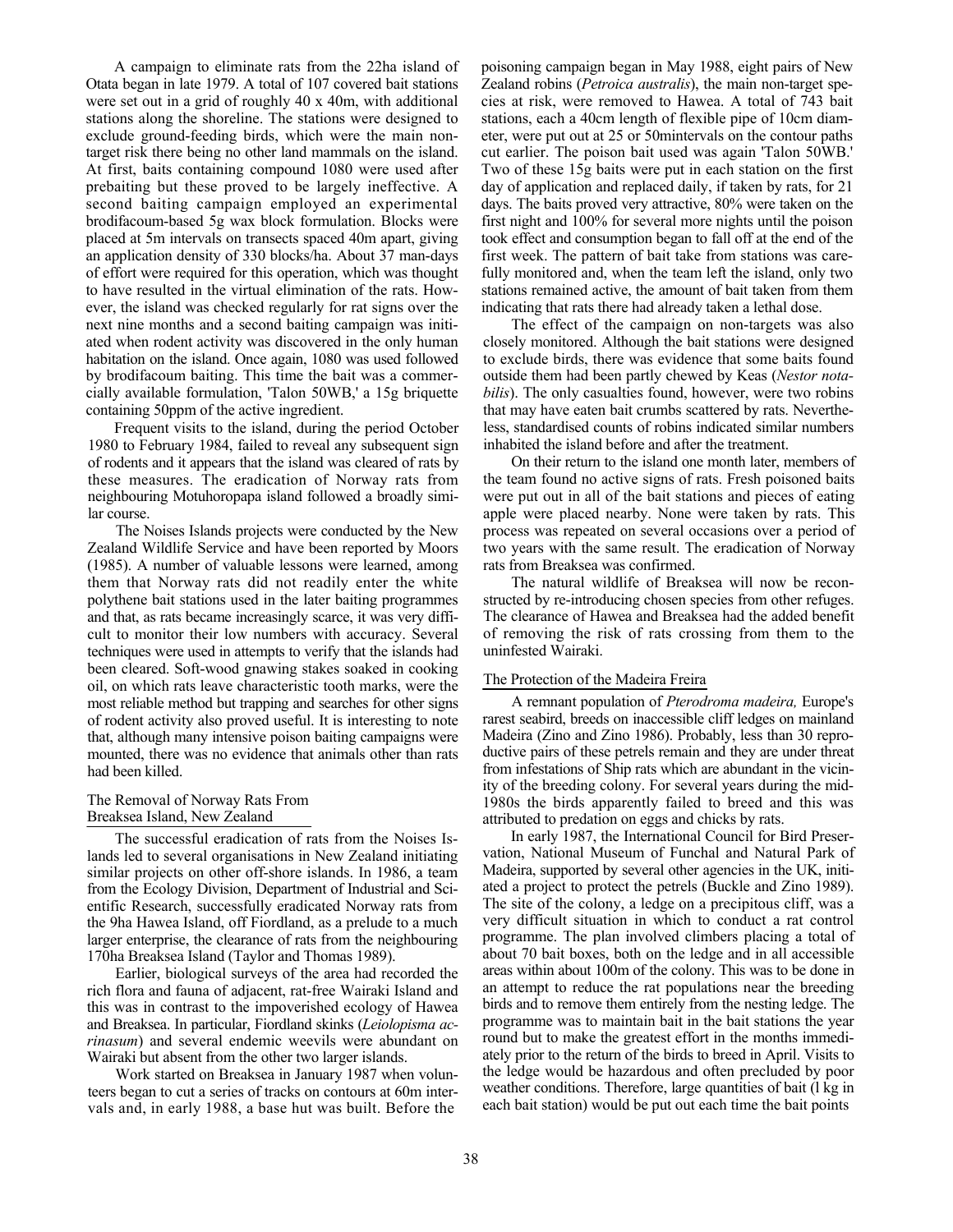were replenished.

A non-target impact study was carried out before this plan was implemented. With the exception of the ledge itself, the site was intensively grazed by sheep and goats and these were the main primary risk. Sturdily-constructed bait boxes overcame this problem and the 'Klerat' 20g wax block baits used were fixed inside them on wires. A baffle prevented any small bait particles falling from the boxes. Other non-target species were relatively scarce, although populations of a number of bird species were present, including predators and scavengers such as buzzards (*Buteo buteo*), Bam owls (*Tyto alba*) and Herring gulls (*Larus argentatus*). However, the hazard to these birds was considered to be very low, because of the sparse populations of both target and non-target species, and no non-target casualties have ever been found.

The baiting programme began in February 1987 and quickly resulted in a substantial reduction of rat activity, as indicated by the take of poisoned bait. The birds returned to the ledge but once more failed to breed. The baiting continued in 1988 and that year, for the first time, the ledge was clear of signs of rats when the petrels reappeared but, once again, breeding was unsuccessful. However, the efforts of the determined team on Madeira were rewarded in 1989. Again the nest site was virtually clear of rats when the birds returned and this time four chicks were fledged, the first for many years. This success was repeated in 1990 and 1991, when more young petrels were produced on the baited ledge. Nevertheless, the future of the Madeira Freira is not secure. The baiting programme will be needed for the foreseeable future because those rats killed are quickly replaced by others that probably come up from the coniferous forests below the petrel colony. It seems unlikely that the efforts of the climbers can be maintained indefinitely. Clearly, a less labour-intensive, but equally environmentally acceptable, baiting strategy is required.

# Conservation of the North Island Kokako, New Zealand

About 65 kokako (*Callaeas cinerea wilsoni*) live in the 1400ha Mapara reserve of New Zealand's North Island. The species is listed by the ICBP as 'threatened' (Collar and Andrew 1988). The main danger to the birds is predation of their eggs and chicks by introduced mammals, including Ship rats. In 1989, the Department of Conservation initiated a rodent control project to protect some of the birds.

The widespread distribution of *R. rattus* in the New Zealand forests (King 1983) meant that eradication was not a viable strategy. Instead, 13 grids of bait points containing 'Talon 50WB' were established. Each grid consisted of 64 bait stations in an 8x8 pattern, with 50m spacing, and was located to protect the territory of a kokako pair. Baiting began in September 1989 and continued throughout the kokako breeding season until April 1990. At first, three of the brodifacoum briquettes were placed in each station weekly but, after five weeks, six baits were replaced monthly.

The success of this treatment was monitored by a team from the Forest Research Institute using several methods, including the measurement of rat activity in tracking tunnels baited with peanut butter. Prior to poisoned baiting, over 70% of tunnels showed rat activity. During the treatment, the percentage of tunnels with tracks fell to less than 8%, while rat activity on untreated grids nearby remained at high levels (72-87%).

Unfortunately, the effect of the rodenticide treatment on the breeding success of the kokako was not reported. What is certain, however, is that the treated areas were rapidly reinvaded by rats when the baiting stopped. The work demonstrated that it is possible to reduce predation pressure during the breeding season, presumably with a beneficial effect on kokako chick survival, but that the poisoning campaign must be repeated yearly to ensure the future of the kokako.

# Control of Polynesian Rats on Rose Atoll, American Samoa

Rose Atoll National Wildlife Refuge comprises Rose and Sand Islands, of which Rose, at 6ha, is the larger. The atoll is a major breeding site for the 'threatened' Green turtle (*Chelonia mydas*), the 'endangered' Hawksbill turtle (*Eretmochelys imbricata*) and numerous seabirds. Polynesian rats were first recorded in 1920 and there have been many reports of them preying upon the eggs and newly-hatched young of both turtles and birds.

A programme aimed at the eradication of rats from Rose Island began in October 1990; the project being a joint initiative of the US Department of Agriculture, the US Fish and Wildlife Service and the Department of Marine and Wildlife Resources, Government of American Samoa.

An initial estimate of rat population density, obtained by removal trapping, put the number of rats present at up to 3,120; the removal process itself accounting for 919 of these. The break-back (snap) traps employed also caused the deaths of two New Zealand cuckoos, two Lesser Pacific plovers and a Sooty tern, however, and their use ceased after 18 days of trapping.

The poisoning programme began immediately after the population estimate. A total of 24 bait stations, made of 30cm lengths of 7.5cm diameter PVC pipe, was set out. Each station contained two 20g 'Talon' WeatherBlok wax baits, containing 50ppm brodifacoum, which were checked and replenished daily as necessary. Bait consumption reached a peak on day 5 when 58 of the available 62 baits were taken by rats. At this stage, an additional 9 stations were put out and active rat burrows were also baited with blocks. A total of 263 dead rats were recovered and the smell of decay was very strong in many places on the island, indicating that only a few of those poisoned by the bait were recovered.

Hermit crabs were attracted to the bait blocks and attempts to exclude them from the stations with wire and sticks were only partially successful. The rodenticide appeared, however, to have no deleterious effect on the crabs. After 33 days of baiting, no further bait takes were observed and livecapture traps were no longer catching rats. Thirty four wooden stakes soaked in peanut oil were set in place, all bait stations were provided with four foil-wrapped bait blocks and the project team left the island.

Two subsequent visits, at approximately six-month intervals, were made to the island. Both revealed a very low level of rat activity and some modifications were made to the baiting programme. The bait stations were raised up off the ground to deter the entry of hermit crabs and the number of stations was increased substantially, to 148.

Although the complete eradication of rats so far has not been achieved, the project is deemed a success. There has been a dramatic regeneration of the island's flora and some seabirds, not found to have nested in the last 10 years, have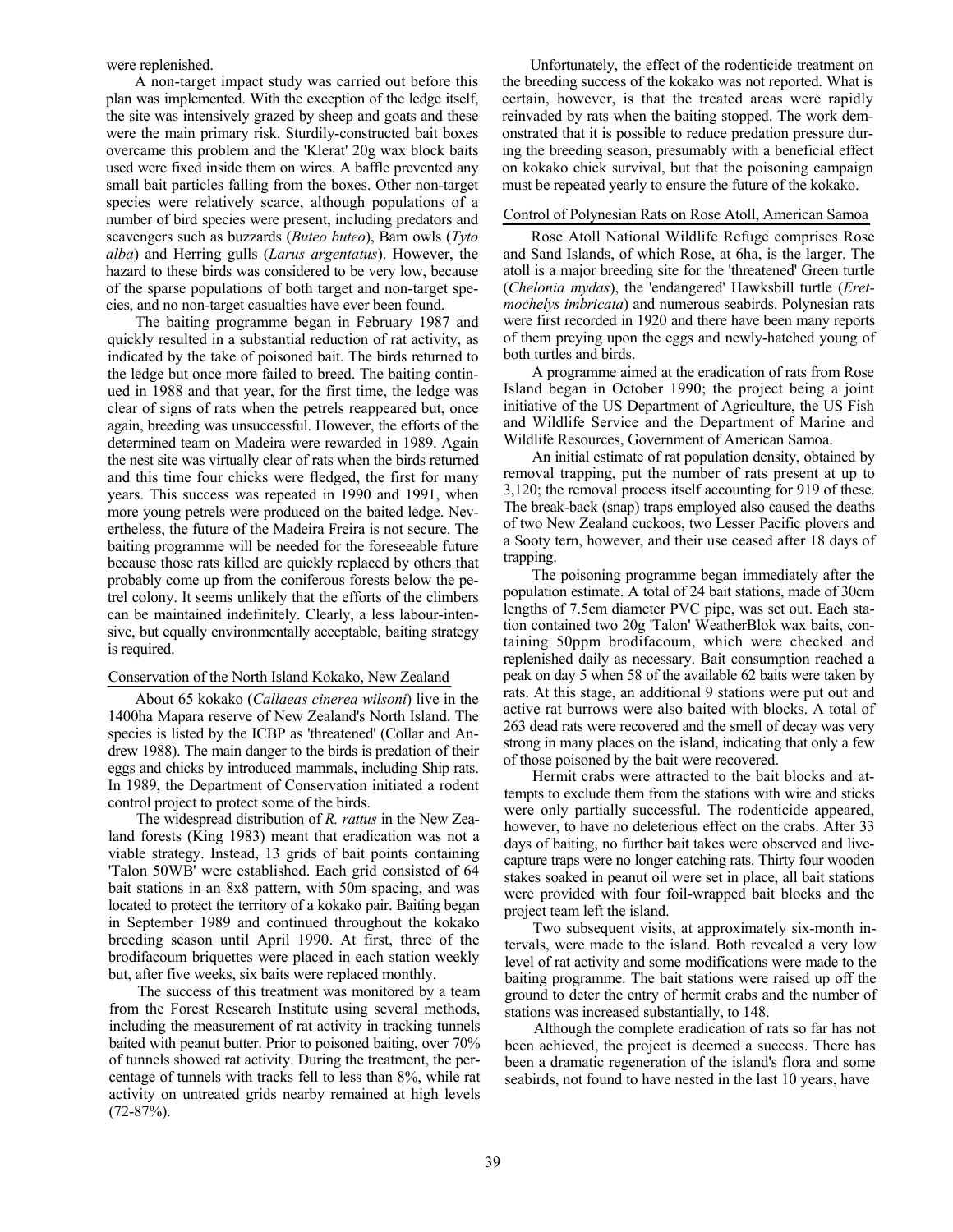returned (Murphy, personal communication). Efforts to exterminate the remnant rat population will resume this year (1992) (Ohashi, these Proceedings).

# The Eradication of Norway Rats and Rabbits From Stanley Island, New Zealand

Perhaps the most dramatic conservation pest control project was conducted on Stanley Island, New Zealand, in 1991. The preliminary objective of the programme was the reduction of rabbit (*Oryctolagus cuniculus*) and Polynesian rat populations by a single air drop of 'Talon 20P'. This formulation, containing 20ppm brodifacoum, was developed in New Zealand for rabbit control. The plan was, subsequently, to complete the eradication of rats from the lOOha island by the hand placement of 'Talon 50WB' and the eradication of rabbits by shooting.

The intention to use the potentially hazardous method of air dropping for poisoned bait application made it essential to conduct careful non-target risk assessments. An initial, theoretical analysis indicated that the major risks would be those of secondary poisoning of predatory and scavenging birds, such as Marsh harriers (*Circus aeruginosus*) and Moreporks (*Ninox novaeseelandiae*), the primary exposure of finches to the pelleted bait and the accidental ingestion of baits by ground-feeding birds, such as blackbirds (*Turdus merula*) and saddlebacks (*Philesturnus carunculatus*). A practical evaluation of primary hazard was obtained by purposely exposing unpoisoned baits to possible consumption by non-targets. This experiment showed that the bait had very low attraction to saddlebacks, a New Zealand endemic of particular concern.

The air drop by helicopter of 1.75 tonnes of 'Talon 20P' took place on 25 September 1991. It was timed during a brief period of dry weather, so that the bait would remain in good condition long enough for most rats and rabbits to encounter it, and during a shortage of other foods, so that they would find it attractive. Approximately 100kg of 'Talon 50WB' was also laid by hand.

The island was visited both in October and November, when snap traps were set, apple baits were put out and careful searches for signs of rats and rabbits were conducted. No indication of the presence of either species was found. Further evidence of the absence of rabbits was the emergence of about 100 taraire seedlings, the first produced on the island for a century.

It is too early yet to confirm the eradication of rats and rabbits from Stanley Island. Additional searches will be conducted this year. However, apparently, a single air drop of bait has dramatically reduced, and perhaps extinguished, vertebrate pests on the island. This technique has considerable advantages in terms of reduced manpower requirements over the more labour-intensive methods used on Breaksea. However, these benefits are offset, at least in part, by the need for detailed non-target impact studies. Such studies conducted on Stanley have revealed that the baiting had very limited effects on non-targets. Of 43 saddlebacks in a colour-banded study population present before the baiting, 40 were found to be healthy in October, a survival rate of 93% if all the birds missing succumbed to the poison. A total of 15 birds, of several species, were found dead after the treatment. However, the conservation team confidently expect any losses quickly to be made good by the increased biological productivity resulting from the reduction of competition and predation by rabbits and rats. Already, lizard numbers determined after the baiting are higher than ever before recorded on Stanley Island.

# **CONCLUSION**

The introduction of second-generation anticoagulants has brought many well-recognised advantages to those conducting rodent control programmes (Hadler and Buckle, these Proceedings). Brodifacoum has several specific advantages, however, that result in its widespread use in conservation rodent control. Perhaps the most important of these is its proven effectiveness (Kaukeinen andRampaud 1986) against all the major rodent species confronting those planning control programmes. This means that brodifacoum-based baits can be used without the need for costly and time-consuming verificatory studies. It is also the most potent of the compounds available and this confers the benefit that only the smallest quantities of bait are required to deliver a lethal dose to the target rodents; particularly valuable when feeding from bait stations may be sporadic. However, the characteristics of the formulation used are almost as important as those of the active ingredient. All of the programmes described above have used proprietary 'Klerat' and 'Talon' wax block bait preparations that were developed to provide the optimum compromise between high palatability to rodents, low attractiveness to birds and long-term stability in use. Now that the unique value of these tools in conservation is recognised it may be possible, in small part, to repair some of the catastrophic damage that Man has wrought world-wide by the accidental introduction of rodents onto off-shore and oceanic islands.

## ACKNOWLEDGEMENTS

This paper has summarised the work of many individuals, their names too numerous to mention individually. Worthy of particular note, however, are Ian Atkinson, Ian McFadden, Phil Moors, Rowley Taylor, Brian Thomas, and Dave Towns, whose pioneering efforts in New Zealand have set the standard for conservation rodent control and on whose accounts of their projects much of this paper is based. James Murphy and Tim Ohashi kindly allowed reference to be made to the Rose Island project. One of us (AP.B.) would like to extend his grateful thanks to his co-workers on the Madeira project, particularly Manuel Biscoito, Henrique Costa Neves, Richard Grimmett, Andy S wash, Buf fy Zino, and Frank Zino.

#### LITERATURE CITED

- ATKINSON, I.A.E. 1985. The spread of the commensal species of *Rattus* to oceanic islands and their effects on island avifaunas. In: Conservation of Island Birds (P.J. Moors ed.). ICBP Technical Publication No. 3. pp 35-81.
- BUCKLE, A.P., and F. ZINO. 1989. Saving Europe's rarest bird. The Roundel, Imperial Chemical Industries PLC, London. 5:112-116.
- COLLAR, N.J., and P. ANDREW. 1988. Birds to Watch the ICBP Checklist of Threatened Birds. ICBP Technical Publication No. 8. pp 303.
- KAUKEINEN, D.K., and M. RAMPAUD. 1986. A review of brodifacoum efficacy in the U.S. and worldwide. In: Proceedings Twelfth Vertebrate Pest Confer-